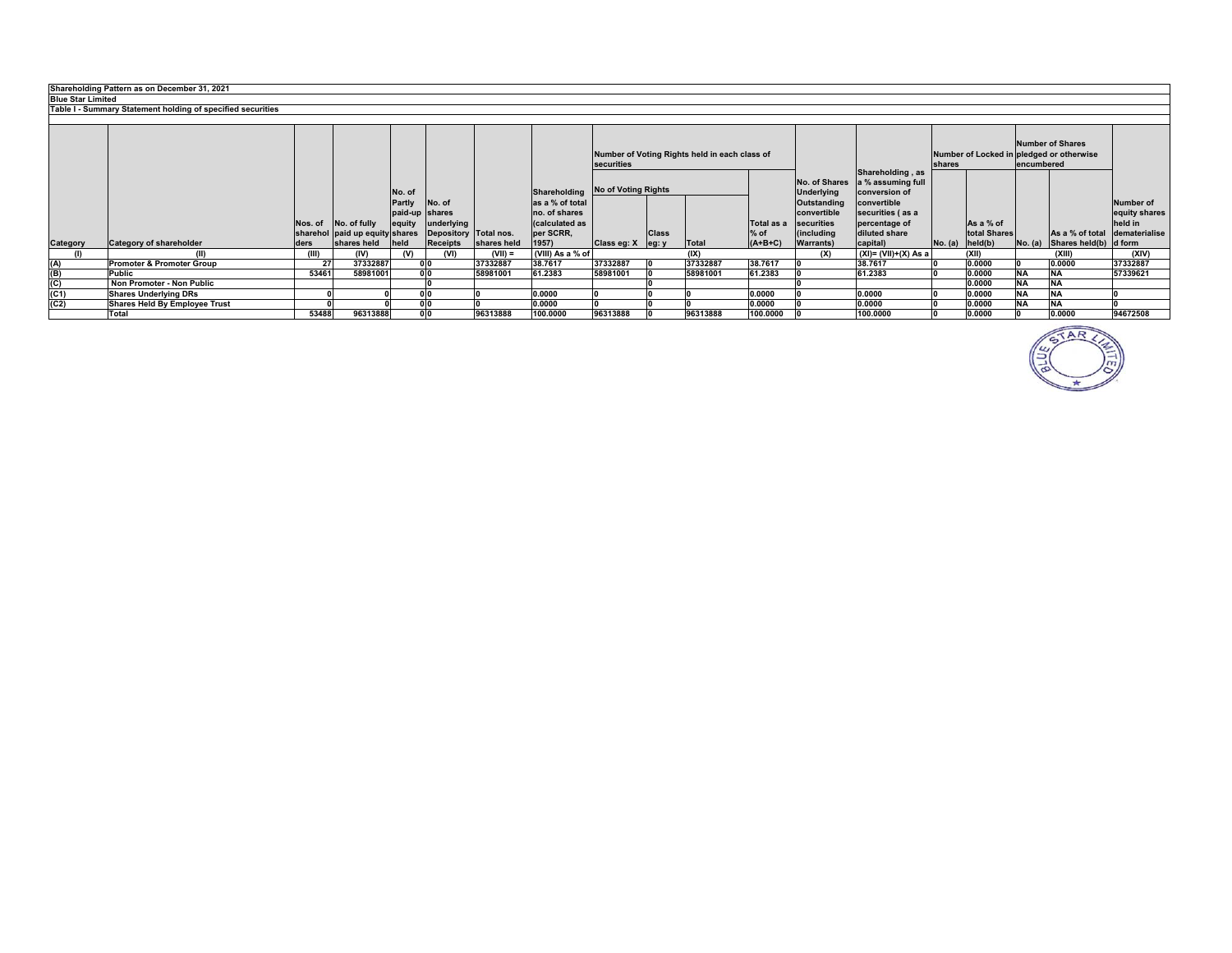| <b>Blue Star Limited</b><br>Table II - Statement showing shareholding pattern of the Promoter and Promoter Group |                                                           |                                               |                          |              |                    |                          |                  |                                    |                                     |                                               |       |                    |                         |                                                                                |                                       |        |                     |     |                                 |                              |
|------------------------------------------------------------------------------------------------------------------|-----------------------------------------------------------|-----------------------------------------------|--------------------------|--------------|--------------------|--------------------------|------------------|------------------------------------|-------------------------------------|-----------------------------------------------|-------|--------------------|-------------------------|--------------------------------------------------------------------------------|---------------------------------------|--------|---------------------|-----|---------------------------------|------------------------------|
|                                                                                                                  |                                                           |                                               |                          |              |                    |                          |                  |                                    |                                     |                                               |       |                    |                         |                                                                                |                                       |        |                     |     |                                 |                              |
|                                                                                                                  |                                                           |                                               |                          |              |                    |                          |                  |                                    |                                     |                                               |       |                    |                         |                                                                                |                                       |        |                     |     |                                 |                              |
|                                                                                                                  |                                                           |                                               |                          |              |                    |                          |                  |                                    |                                     | Number of Voting Rights held in each class of |       |                    |                         |                                                                                |                                       |        | Number of Locked in |     | <b>Number of Shares pledged</b> |                              |
|                                                                                                                  |                                                           |                                               |                          |              |                    | <b>Partly</b><br>paid-up |                  |                                    |                                     | securities                                    |       |                    |                         |                                                                                |                                       | shares |                     |     | or otherwise encumbered         |                              |
|                                                                                                                  |                                                           |                                               |                          |              | No. of fully paid  |                          | No. of<br>shares |                                    |                                     |                                               |       |                    |                         | No. of Shares<br><b>Underlying</b><br>Outstanding<br>convertible<br>securities |                                       |        |                     |     |                                 |                              |
|                                                                                                                  |                                                           |                                               |                          |              |                    |                          | underlvi         |                                    | Shareholding %<br>calculated as per | <b>No of Voting Rights</b>                    |       |                    |                         |                                                                                | Shareholding, as a % assuming         |        |                     |     |                                 |                              |
|                                                                                                                  |                                                           |                                               |                          |              |                    |                          |                  |                                    |                                     |                                               |       |                    |                         |                                                                                |                                       |        |                     |     |                                 |                              |
|                                                                                                                  |                                                           |                                               |                          |              |                    | equity                   | <b>Depositor</b> |                                    |                                     |                                               |       |                    |                         |                                                                                | full conversion of convertible        |        |                     |     |                                 | Number of equity             |
|                                                                                                                  |                                                           |                                               |                          | Nos. of      | up equity shares   | shares                   |                  | Total nos.                         | SCRR, 1957 As a %                   |                                               | Class |                    | Total as a % (including |                                                                                | securities (as a percentage of        | No.    | As a % of total     | No. | As a % of total                 | shares held in               |
|                                                                                                                  | Category & Name of the shareholders                       | <b>Entity Type</b>                            | <b>PAN</b>               | shareholders |                    | held                     | <b>Receipts</b>  | shares held<br>$(VII) = (IV)+(V)+$ | of (A+B+C2)                         | Class eg: X                                   | eg: y | Total<br>(IX)      | of (A+B+C) Warrants)    |                                                                                | diluted share capital)                | (a)    | Shares held(b)      | (a) | Shares held(b)                  | dematerialised form<br>(XIV) |
|                                                                                                                  | Indian                                                    |                                               | (11)                     |              | (IV)               | (V)                      | (VI)             |                                    | (VIII) As a % of                    |                                               |       |                    |                         | (X)                                                                            | $(XI) = (VII)+(X) As a % of (A+B+C2)$ |        | (XII)               |     | (XIII)                          |                              |
| (a)                                                                                                              | Individuals / Hindu Undivided Family                      |                                               |                          | 14           | 8080854            |                          |                  | 8080854                            | 8.3901                              | 8080854                                       |       | 8080854            | 8.3901                  |                                                                                | 8.3901                                |        | 0.0000              |     | 0.0000                          | 8080854                      |
|                                                                                                                  | Suneel Mohan Advani                                       | Promoters                                     | AADPA1227C               |              | 2816496            |                          |                  | 816496                             | 2.9243                              | 2816496                                       |       | 2816496            | 2.9243                  |                                                                                | 9243                                  |        | 0.0000              |     | 0.0000                          | 2816496                      |
|                                                                                                                  | Rohina Lulla                                              | Promoters Group                               | AADPA5658D               |              | 1168594            |                          |                  | 168594                             | 1.2133                              | 1168594                                       |       | 1168594            | 1.2133                  |                                                                                | 1.2133                                |        | 0.0000              |     | 0.0000                          | 1168594                      |
|                                                                                                                  | Anissa Khanna                                             | romoters Group                                | AABPA2322G               |              | 1126787            |                          |                  | 126787                             | 1.1699                              | 1126787                                       |       | 1126787            | .1699                   |                                                                                | .1699                                 |        | 0.0000              |     | 0.0000                          | 1126787                      |
|                                                                                                                  | Vir S Advani                                              | Promoters                                     | AADPA1226D               |              | 1074625<br>1008322 |                          |                  | 1074625                            | 1.1158                              | 1074625                                       |       | 1074625            | 1.1158                  |                                                                                | .1158                                 |        | 0.0000              |     | 0.0000                          | 1074625<br>1008322           |
|                                                                                                                  | Suneeta Nanik Vaswani<br>Nargis Suneel Advani             | romoters Group<br>Promoters Group             | AAAPV9698M<br>AADPA5655Q |              | 536936             |                          |                  | 008322<br>536936                   | 1.0469<br>0.5575                    | 1008322<br>536936                             |       | 1008322<br>536936  | .0469<br>0.5575         |                                                                                | .0469<br>0.5575                       |        | 0.0000<br>0.0000    |     | 0.0000<br>0.0000                | 536936                       |
|                                                                                                                  | Sunaina S Advani                                          | romoters                                      | AABPA2321F               |              | 72525              |                          |                  | 72525                              | 0.0753                              | 72525                                         |       | 72525              | 0.0753                  |                                                                                | 0.0753                                |        | 0.0000              |     | 0.0000                          | 72525                        |
|                                                                                                                  | Armaan Sandeep Murthy                                     | Promoters Group                               | BPDPM3500E               |              | 50000              |                          |                  | 50000                              | 0.0519                              | 50000                                         |       | 50000              | 0.0519                  |                                                                                | 0.0519                                |        | 0.0000              |     | 0.0000                          | 50000                        |
|                                                                                                                  | Jav Talati Advani                                         | romoters Group                                | DDPPA1754J               |              | 50000              |                          |                  | 50000                              | 0.0519                              | 50000                                         |       | 50000              | 0.0519                  |                                                                                | 0.0519                                |        | 0.0000              |     | 0.0000                          | 50000                        |
|                                                                                                                  | Sumer Sandeep Murthy                                      | Promoters Group                               | BPDPM3499C               |              | 50000              |                          |                  | 50000                              | 0.0519                              | 50000                                         |       | 50000              | 0.0519                  |                                                                                | 0.0519                                |        | 0.0000              |     | 0.0000                          | 50000                        |
|                                                                                                                  | Uday Vir Advani                                           | Promoters Group                               | AYIPA3750B               |              | 50000              |                          |                  | 50000                              | 0.0519                              | 50000                                         |       | 50000              | 0.0519                  |                                                                                | 0.0519                                |        | 0.0000              |     | 0.0000                          | 50000                        |
|                                                                                                                  | Anita Ashok Advani                                        | Promoters Group                               | AGKPR6740G               |              | 30000              |                          |                  | 30000                              | 0.0311                              | 30000                                         |       | 30000              | 0.0311                  |                                                                                | 0.0311                                |        | 0.0000              |     | 0.0000                          | 30000                        |
|                                                                                                                  | Dinesh Nanik Vaswani                                      | Promoters                                     | AADPV1485F               |              | 26944              |                          |                  | 26944                              | 0.0280                              | 26944<br>19625                                |       | 26944              | 0.0280<br>0.0204        |                                                                                | 0.0280                                |        | 0.0000<br>0000.     |     | 0.0000<br>0000.                 | 26944                        |
|                                                                                                                  | Dev Khanna<br>Ashok M Advani                              | Promoters Group<br>romoters                   | CGVPK1143H<br>AADPA1225A |              | 19625              |                          |                  | 19625                              | 0.0204                              |                                               |       | 19625              |                         |                                                                                | 0.204                                 |        |                     |     |                                 | 19625                        |
|                                                                                                                  | Raiiv Lulla                                               | romoters                                      | AIAPR3119D               |              |                    |                          |                  |                                    |                                     |                                               |       |                    |                         |                                                                                |                                       |        |                     |     |                                 |                              |
|                                                                                                                  | Nanik Ramchand Vaswani                                    | romoters Group                                | AAAPV9697E               |              |                    |                          |                  |                                    |                                     |                                               |       |                    |                         |                                                                                |                                       |        |                     |     |                                 |                              |
|                                                                                                                  | <b>Central Government / State Government(s)</b>           |                                               |                          |              |                    |                          |                  |                                    | 0.0000                              |                                               |       |                    | 0.0000                  |                                                                                | 0.0000                                |        | 0.0000              |     | 0.0000                          |                              |
| (c)                                                                                                              | <b>Financial Institutions / Banks</b>                     |                                               |                          |              |                    |                          |                  |                                    | 0.0000                              |                                               |       |                    | 0.0000                  |                                                                                | 0.0000                                |        | 0.0000              |     | 0.0000                          |                              |
| (d)                                                                                                              | Any Other (Specify)                                       |                                               |                          | 10           | 29107008           |                          | ١o               | 29107008                           | 30.2210                             | 29107008                                      |       | 29107008           | 30.2210                 |                                                                                | 30.2210                               |        | 0.0000              |     | 0.0000                          | 29107008                     |
|                                                                                                                  | <b>Promoter Trust</b>                                     |                                               |                          |              | 29043836           |                          |                  | 29043836                           | 30.1554                             | 29043836                                      |       | 29043836           | 30.1554                 |                                                                                | 30.1554                               |        | 0.0000              |     | 0.0000                          | 29043836                     |
|                                                                                                                  | Vistra Itcl (India) Limited                               | Promoter Group Entity                         | AACTA2095D               |              | 11955601           |                          |                  | 11955601                           | 12.4132                             | 11955601                                      |       | 11955601           | 12.4132                 |                                                                                | 12.4132                               |        | 0.0000              |     | 0.0000<br>2,0000                | 11955601                     |
|                                                                                                                  | Vistra Itcl (India) Limited<br>Ashok Mohan Advani         | romoter Group Entity<br>Promoter Group Entity | AAHTS4445C<br>AADPA1225A |              | 7719930<br>2599744 |                          |                  | 719930<br>2599744                  | 8.0154<br>2.6992                    | 7719930<br>2599744                            |       | 7719930<br>2599744 | 8.0154<br>6992          |                                                                                | 8.0154<br>2.6992                      |        | 0.0000<br>0.0000    |     | 0,0000                          | 7719930<br>2599744           |
|                                                                                                                  | Vistra Itcl (India) Limitec                               | romoter Group Entity                          | AADTN2008A               |              | 2300000            |                          |                  | 2300000                            | 2.3880                              | 2300000                                       |       | 2300000            | .3880                   |                                                                                | 2.3880                                |        | 0.0000              |     | 0.0000                          | 2300000                      |
|                                                                                                                  | Vistra Itcl (India) Limited                               | romoter Group Entity                          | AAXTS8463N               |              | 2300000            |                          |                  | 300000                             | 2.3880                              | 2300000                                       |       | 2300000            | .3880                   |                                                                                | 1.3880                                |        | 0.0000              |     | 0000.                           | 2300000                      |
|                                                                                                                  | Dinesh Nanik Vaswani                                      | Promoter Group Entity                         | AADTN3516D               |              | 542142             |                          |                  | 542142                             | 0.5629                              | 542142                                        |       | 542142             | 5629                    |                                                                                | 0.5629                                |        | 0.0000              |     | 0000.                           | 542142                       |
|                                                                                                                  | Dinesh Nanik Vaswani                                      | Promoter Group Entity                         | AAZTS0441C               |              | 542140             |                          |                  | 542140                             | 0.5629                              | 542140                                        |       | 542140             | 0.5629                  |                                                                                | 0.5629                                |        | 0.0000              |     | 0.0000                          | 542140                       |
|                                                                                                                  | Dinesh Nanik Vaswani                                      | Promoter Group Entity                         | AAZTS0442B               |              | 542140             |                          |                  | 542140                             | 0.5629                              | 542140                                        |       | 542140             | .5629                   |                                                                                | 1.5629                                |        | 0.0000              |     | 0000                            | 542140                       |
|                                                                                                                  | Dinesh Nanik Vaswani                                      | Promoter Group Entity                         | AADTN3517C               |              | 542139             |                          |                  | 542139                             | 0.5629                              | 542139                                        |       | 542139             | .5629                   |                                                                                | 0.5629                                |        | 0.0000              |     | 0000                            | 542139                       |
|                                                                                                                  | <b>Bodies Corporate</b>                                   |                                               |                          |              | 63172              |                          |                  | 63172                              | 0.0656                              | 63172                                         |       | 63172              | 0.0656                  |                                                                                | 0.0656                                |        | 0.0000              |     | 0.0000                          | 63172                        |
|                                                                                                                  | J.T. Advani Advisory Private Limited<br>Sub Total (A)(1)  | Promoter Group Entity                         | AAACJ3721C               | 24           | 63172<br>37187862  |                          |                  | 3172<br>7187862                    | 0.0656<br>38.6111                   | 63172<br>37187862                             |       | 63172<br>37187862  | 0656<br>38.6111         |                                                                                | 0656<br>38.6111                       |        | 0.0000<br>0.0000    |     | 20000<br>0.0000                 | 63172<br>37187862            |
|                                                                                                                  | Foreian                                                   |                                               |                          |              |                    |                          |                  |                                    |                                     |                                               |       |                    |                         |                                                                                |                                       |        |                     |     |                                 |                              |
|                                                                                                                  | Individuals (Non-Resident Individuals / Foreign           |                                               |                          |              |                    |                          |                  |                                    |                                     |                                               |       |                    |                         |                                                                                |                                       |        |                     |     |                                 |                              |
| (a)                                                                                                              | Individuals)                                              |                                               |                          |              | 145025             |                          |                  | 145025                             | 0.1506                              | 145025                                        |       | 145025             | 0.1506                  |                                                                                | 0.1506                                |        | 0.0000              |     | ,0000                           | 145025                       |
|                                                                                                                  | Sanjay N Vaswani                                          | Promoters Group                               | AFGPV4844N               |              | 105775             |                          |                  | 105775                             | 0.1098                              | 105775                                        |       | 105775             | 1098                    |                                                                                | 1098                                  |        | 0.0000              |     | 0.0000                          | 105775                       |
|                                                                                                                  | Iman Raiiv Lulla                                          | romoters Group                                | AIAPL5214D               |              | 19625              |                          |                  | 19625                              | 0.0204                              | 19625                                         |       | 19625              | 0.0204                  |                                                                                | 0.0204                                |        | 0.0000              |     | 0.0000                          | 19625                        |
|                                                                                                                  | Rana Raiiv Lulla                                          | Promoters Group                               | AIAPL5213E               |              | 19625              |                          |                  | 9625                               | 0.0204                              | 19625                                         |       | 19625              | 0.0204                  |                                                                                | 0.0204                                |        | 0.0000              |     | 0.0000                          | 19625                        |
| (b)                                                                                                              | Government                                                |                                               |                          |              |                    |                          |                  |                                    | 0.0000                              |                                               |       |                    | 0.0000                  |                                                                                | 0.0000                                |        | 0.0000              |     | 0.0000                          |                              |
| (c)                                                                                                              | Institutions                                              |                                               |                          |              |                    |                          |                  |                                    | 0.0000<br>0.0000                    |                                               |       |                    | 0.0000<br>0.0000        |                                                                                | 0.0000<br>0.0000                      |        | 0.0000<br>0.0000    |     | 0.0000<br>0.0000                |                              |
|                                                                                                                  | (d) Foreign Portfolio Investor<br>(e) Any Other (Specify) |                                               |                          |              |                    |                          |                  |                                    | 0.0000                              |                                               |       |                    | 0.0000                  |                                                                                | 0.0000                                |        | 0.0000              |     | 0.0000                          |                              |
|                                                                                                                  | Sub Total (A)(2)                                          |                                               |                          |              | 145025             |                          | ١n               | 145025                             | 0.1506                              | 145025                                        |       | 145025             | 0.1506                  |                                                                                | 0.1506                                |        | 0.0000              |     | 0.0000                          | 145025                       |
|                                                                                                                  | Total Shareholding Of Promoter And Promoter Group         |                                               |                          |              |                    |                          |                  |                                    |                                     |                                               |       |                    |                         |                                                                                |                                       |        |                     |     |                                 |                              |
|                                                                                                                  | $(A)=(A)(1)+(A)(2)$                                       |                                               |                          |              | 37332887           |                          |                  | 37332887                           | 38.7617                             | 37332887                                      |       | 37332887           | 38.7617                 |                                                                                | 38.7617                               |        | 0.0000              |     | 0.0000                          | 37332887                     |

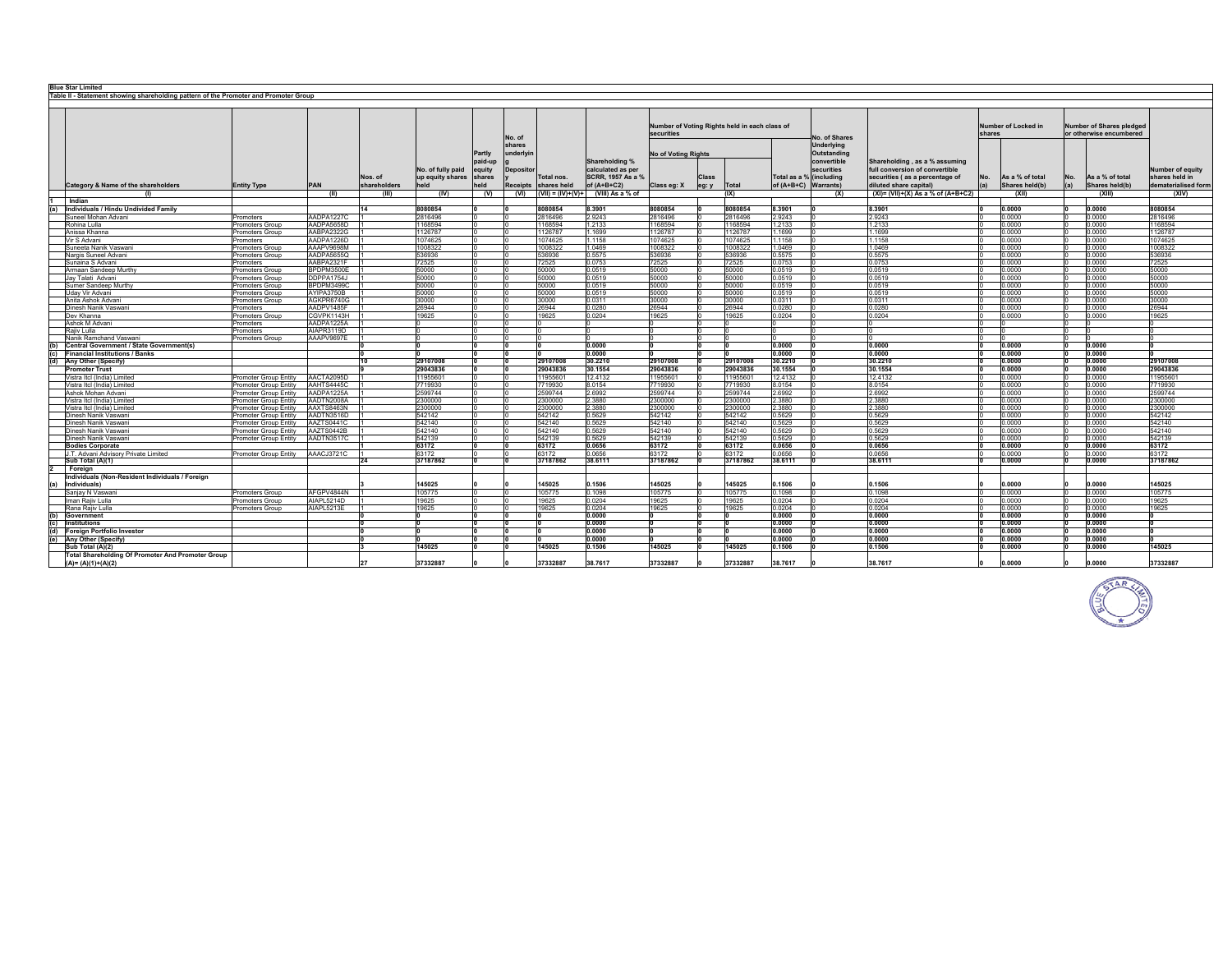|     | <b>Blue Star Limited</b>                                                     |            |              |                   |                    |                 |                         |                        |                            |       |                                               |                 |                  |                                               |        |                     |           |                                 |                       |
|-----|------------------------------------------------------------------------------|------------|--------------|-------------------|--------------------|-----------------|-------------------------|------------------------|----------------------------|-------|-----------------------------------------------|-----------------|------------------|-----------------------------------------------|--------|---------------------|-----------|---------------------------------|-----------------------|
|     | Table III - Statement showing shareholding pattern of the Public shareholder |            |              |                   |                    |                 |                         |                        |                            |       |                                               |                 |                  |                                               |        |                     |           |                                 |                       |
|     |                                                                              |            |              |                   |                    |                 |                         |                        |                            |       |                                               |                 |                  |                                               |        |                     |           |                                 |                       |
|     |                                                                              |            |              |                   |                    |                 |                         |                        |                            |       |                                               |                 |                  |                                               |        |                     |           |                                 |                       |
|     |                                                                              |            |              |                   |                    |                 |                         |                        |                            |       |                                               |                 |                  |                                               |        |                     |           |                                 |                       |
|     |                                                                              |            |              |                   |                    |                 |                         |                        |                            |       | Number of Voting Rights held in each class of |                 |                  |                                               |        | Number of Locked in |           | <b>Number of Shares pledged</b> |                       |
|     |                                                                              |            |              |                   |                    |                 |                         |                        | securities                 |       |                                               |                 |                  |                                               | shares |                     |           | or otherwise encumbered         |                       |
|     |                                                                              |            |              |                   |                    |                 |                         |                        |                            |       |                                               |                 | No. of Shares    | Shareholding, as a                            |        |                     |           |                                 |                       |
|     |                                                                              |            |              |                   |                    |                 |                         |                        |                            |       |                                               |                 | Underlying       |                                               |        |                     |           |                                 |                       |
|     |                                                                              |            |              |                   |                    |                 |                         |                        | <b>No of Voting Rights</b> |       |                                               |                 |                  | % assuming full                               |        |                     |           |                                 |                       |
|     |                                                                              |            |              |                   |                    | No. of          |                         |                        |                            |       |                                               |                 | Outstanding      | conversion of                                 |        |                     |           |                                 | Number of             |
|     |                                                                              |            |              |                   | Partly paid-shares |                 |                         | Shareholding %         |                            |       |                                               |                 | convertible      | convertible                                   |        |                     |           |                                 | equity shares         |
|     |                                                                              |            |              | No. of fully paid | up equity          | underlying      |                         | calculated as per      |                            |       |                                               |                 | securities       | securities (as a                              |        |                     |           |                                 | heid in               |
|     |                                                                              |            | Nos. of      | up equity shares  | shares             | Depository      |                         | <b>SCRR, 1957 As a</b> |                            | Class |                                               | Total as a % of | (including       | percentage of                                 |        | As a % of total     |           | As a % of total                 | <b>dematerialised</b> |
|     | Category & Name of the shareholders                                          | PAN        | shareholders | held              | held               | <b>Receipts</b> | Total nos. shares held  | % of (A+B+C2)          | Class eg: X                | eg: y | Total                                         | $(A+B+C)$       | <b>Warrants)</b> | diluted share capital) No. (a) Shares held(b) |        |                     |           | No. (a) Shares held(b)          | form                  |
|     | - CD                                                                         | (II)       | - CHIT       | (IV)              | (V)                | (VI)            | $(VII) = (IV)+(V)+(VI)$ | (VIII) As a % of       |                            |       | (IX)                                          |                 | (X)              | $(XI) = (VII)+(X) As a %$                     |        | (X  )               |           | (XIII)                          | (XIV)                 |
|     | Institutions                                                                 |            |              |                   |                    |                 |                         |                        |                            |       |                                               |                 |                  |                                               |        |                     |           |                                 |                       |
|     | <b>Mutual Fund</b>                                                           |            | 18           | 20857309          |                    |                 | 20857309                | 21.6556                | 20857309                   |       | 20857309                                      | 21.6556         |                  | 21.6556                                       |        | 0.0000              | NA NA     |                                 | 20856917              |
|     | Sbi Small Cap Fund                                                           | AABTS6407Q |              | 5535424           |                    |                 | 5535424                 | 5.7473                 | 5535424                    |       | 5535424                                       | 5.7473          |                  | 5.7473                                        |        | 0.0000              | NA NA     |                                 | 5535424               |
|     |                                                                              | AAATK4475F |              | 4795817           |                    |                 | 4795817                 | 4.9794                 |                            |       | 4795817                                       | 4.9794          |                  | 4.9794                                        |        | 0.0000              | NA NA     |                                 |                       |
|     | Kotak Small Cap Fund                                                         |            |              |                   |                    |                 |                         |                        | 4795817                    |       |                                               |                 |                  |                                               |        |                     |           |                                 | 4795817               |
|     | Icici Prudential Long Term Equity Fund Tax Savings                           | AAAAI0038F |              | 2806319           |                    |                 | 2806319                 | 2.9137                 | 2806319                    |       | 2806319                                       | 2.9137          |                  | 2.9137                                        |        | 0.0000              | NA NA     |                                 | 2806319               |
|     | Hdfc Trustee Company Ltd - A/C Hdfc Mid - Capopportunities Fund              | AAATH1809A |              | 2363457           |                    |                 | 2363457                 | 2.4539                 | 2363457                    |       | 2363457                                       | 2.4539          |                  | 2.4539                                        |        | 0.0000              | NA NA     |                                 | 2363457               |
|     | Franklin India Smaller Companies Fund                                        | AAATT4931H |              | 1860713           |                    |                 | 1860713                 | 1.9319                 | 1860713                    |       | 1860713                                       | 1.9319          |                  | 1.9319                                        |        | 0.0000              | NA NA     |                                 | 1860713               |
|     | Axis Mutual Fund Trustee Limited A/C Axis Mutual Fund A/C Axis Small         |            |              |                   |                    |                 |                         |                        |                            |       |                                               |                 |                  |                                               |        |                     |           |                                 |                       |
|     | Cap Fund                                                                     | AACTA5925A |              | 1706833           |                    |                 | 1706833                 | 1.7722                 | 1706833                    |       | 1706833                                       | 1.7722          |                  | 1.7722                                        |        | 0000.               | NA        | <b>NA</b>                       | 1706833               |
|     | (b) Venture Capital Funds                                                    |            |              |                   |                    |                 |                         | 0.0000                 |                            |       |                                               | 0.0000          |                  | 0.0000                                        |        | 0.0000              | <b>NA</b> | <b>NA</b>                       |                       |
|     | <b>Alternate Investment Funds</b>                                            |            |              | 636391            |                    |                 | 636391                  | 0.6607                 | 636391                     |       | 636391                                        | 0.6607          |                  | 0.6607                                        |        | 0.0000              | <b>NA</b> | <b>NA</b>                       | 636391                |
| (d) | Foreign Venture Capital Investors                                            |            |              |                   |                    |                 |                         | 0.0000                 |                            |       |                                               | 0.0000          |                  | 0.0000                                        |        | 0.0000              | <b>NA</b> | <b>INA</b>                      |                       |
| (e) | Foreign Portfolio Investor                                                   |            | 98           | 10684006          |                    |                 | 10684006                | 11.0929                | 10684006                   |       | 10684006                                      | 11.0929         |                  | 11.0929                                       |        | 0.0000              | <b>NA</b> | <b>NA</b>                       | 10684006              |
|     | T. Rowe Price International Discovery Fund                                   | AAACT6074A |              | 2072582           |                    |                 | 2072582                 | 2.1519                 | 2072582                    |       | 2072582                                       | 2.1519          |                  | 2.1519                                        |        | 0.0000              | <b>NA</b> | <b>NA</b>                       | 2072582               |
|     | The Scottish Oriental Smaller Companies Trustplo                             | AAFCS8093R |              | 1136255           |                    |                 | 1136255                 | 1.1797                 | 1136255                    |       | 1136255                                       | 1.1797          |                  | 1.1797                                        |        | 0.0000              | <b>NA</b> | <b>NA</b>                       | 1136255               |
|     | Caisse De Depot Et Placement Du Quebec - First State Investments             |            |              |                   |                    |                 |                         |                        |                            |       |                                               |                 |                  |                                               |        |                     |           |                                 |                       |
|     | International Limited                                                        | AADCC1811B |              | 1111623           |                    |                 | 1111623                 | 1.1542                 | 1111623                    |       | 1111623                                       | 1.1542          |                  | .1542                                         |        | 0.0000              | <b>NA</b> | <b>NA</b>                       | 1111623               |
|     | <b>Financial Institutions / Banks</b>                                        |            |              | 17458             |                    |                 | 17458                   | 0.0181                 | 17458                      |       | 17458                                         | 0.0181          |                  | 0.0181                                        |        | 0.0000              | <b>NA</b> | <b>NA</b>                       | 13093                 |
|     | <b>Insurance Companies</b>                                                   |            |              | 473615            |                    |                 | 473615                  | 0.4917                 | 473615                     |       | 473615                                        | 0.4917          |                  | 0.4917                                        |        | 0.0000              | <b>NA</b> | <b>INA</b>                      | 473615                |
|     | <b>Provident Funds/ Pension Funds</b>                                        |            |              |                   |                    |                 |                         | 0.0000                 |                            |       |                                               | 0.0000          |                  | 0.0000                                        |        | 0.0000              | <b>NA</b> | <b>TNA</b>                      |                       |
|     | Any Other (Specify)                                                          |            |              | 131               |                    |                 | 131                     | 0.0001                 | 131                        |       | 131                                           | 0.0001          |                  | 0.0001                                        |        | 0.0000              | NA NA     |                                 | 131                   |
|     | <b>Foreign Bank</b>                                                          |            |              | 131               |                    |                 | 131                     | 0.0001                 | 131                        |       | 131                                           | 0.0001          |                  | 0.0001                                        |        | 0.0000              | NA NA     |                                 | 131                   |
|     | Sub Total (B)(1)                                                             |            | 135          | 32668910          |                    |                 | 32668910                | 33.9192                | 32668910                   |       | 32668910                                      | 33,9192         |                  | 33.9192                                       |        | 0.0000              | NA NA     |                                 | 32664153              |
|     |                                                                              |            |              |                   |                    |                 |                         |                        |                            |       |                                               |                 |                  |                                               |        |                     |           |                                 |                       |
|     | Central Government/ State Government(s)/ President of India                  |            |              |                   |                    |                 |                         |                        |                            |       |                                               |                 |                  |                                               |        |                     |           |                                 |                       |
|     | Sub Total (B)(2)                                                             |            |              |                   |                    |                 |                         | 0.0000                 |                            |       |                                               | 0.0000          |                  | 0.0000                                        |        | 0.0000              | NA NA     |                                 |                       |
|     | <b>Non-Institutions</b>                                                      |            |              |                   |                    |                 |                         |                        |                            |       |                                               |                 |                  |                                               |        |                     |           |                                 |                       |
| (a) | Individuals                                                                  |            |              |                   |                    |                 |                         |                        |                            |       |                                               |                 |                  |                                               |        |                     | NA NA     |                                 |                       |
|     | Individual shareholders holding nominal share capital up to Rs. 2            |            |              |                   |                    |                 |                         |                        |                            |       |                                               |                 |                  |                                               |        |                     |           |                                 |                       |
|     | lakhs.                                                                       |            | 49171        | 16632468          |                    |                 | 16632468                | 17.2690                | 16632468                   |       | 16632468                                      | 17.2690         |                  | 17.2690                                       |        | 0.0000              | <b>NA</b> | <b>NA</b>                       | 15157568              |
|     | ii. Individual shareholders holding nominal share capital in excess of       |            |              |                   |                    |                 |                         |                        |                            |       |                                               |                 |                  |                                               |        |                     |           |                                 |                       |
|     | Rs. 2 lakhs.                                                                 |            | 25           | 6248289           |                    |                 | 6248289                 | 6.4874                 | 6248289                    |       | 6248289                                       | 6.4874          |                  | 6.4874                                        |        | 0.0000              | NA        | <b>NA</b>                       | 6106934               |
|     | (b) NBFCs registered with RBI                                                |            |              | 880               |                    |                 | 880                     | 0.0009                 | 880                        |       | 880                                           | 0.0009          |                  | 0.0009                                        |        | 0.0000              | <b>NA</b> | <b>NA</b>                       | 880                   |
|     | <b>Trust Employee</b>                                                        |            |              |                   |                    |                 |                         | 0.0000                 |                            |       |                                               | 0.0000          |                  | 0.0000                                        |        | 0.0000              | NA NA     |                                 |                       |
|     | Overseas Depositories(holding DRs) (balancing figure)                        |            |              |                   |                    |                 |                         | 0.0000                 |                            |       |                                               | 0.0000          |                  | 0.0000                                        |        | 0.0000              | <b>NA</b> | <b>TNA</b>                      |                       |
|     | (c) Any Other (Specify)                                                      |            | 4127         | 3430454           |                    |                 | 3430454                 | 3.5617                 | 3430454                    |       | 3430454                                       | 3.5617          |                  | 3.5617                                        |        | 0.0000              | <b>NA</b> | <b>INA</b>                      | 3410086               |
|     | <b>IEPF</b>                                                                  |            |              | 412789            |                    |                 | 412789                  | 0.4286                 | 412789                     |       | 412789                                        | 0.4286          |                  | 0.4286                                        |        | 0.0000              | <b>NA</b> | <b>NA</b>                       | 412789                |
|     | <b>Trusts</b>                                                                |            |              | 4898              |                    |                 | 4898                    | 0.0051                 | 4898                       |       | 4898                                          | 0.0051          |                  | 0.0051                                        |        | 0.0000              | <b>NA</b> | <b>NA</b>                       | 4898                  |
|     |                                                                              |            |              | 833               |                    |                 | 833                     |                        | 833                        |       | 833                                           | 0.0009          |                  | 0.0009                                        |        | 0.0000              | <b>NA</b> | <b>NA</b>                       | 679                   |
|     | <b>Foreign Nationals</b>                                                     |            | 864          | 334575            |                    |                 |                         | 0.0009<br>0.3474       | 334575                     |       | 334575                                        | 0.3474          |                  | 0.3474                                        |        | 0.0000              | NA NA     |                                 | 332321                |
|     | <b>Hindu Undivided Family</b>                                                |            |              |                   |                    |                 | 334575                  |                        |                            |       |                                               |                 | ١o               |                                               |        |                     |           |                                 |                       |
|     | Non Resident Indians (Non Repat)                                             |            | 866          | 1424956           |                    |                 | 1424956                 | 1.4795                 | 1424956                    |       | 1424956                                       | 1.4795          |                  | 1.4795                                        |        | 0.0000              | <b>NA</b> | <b>INA</b>                      | 1424956               |
|     | <b>Other Directors / Relatives</b>                                           |            | 3            | 84360             |                    |                 | 84360                   | 0.0876                 | 84360                      |       | 84360                                         | 0.0876          |                  | 0.0876                                        |        | 0.0000              | NA NA     |                                 | 84360                 |
|     | Non Resident Indians (Repat)                                                 |            | 1879         | 406916            |                    |                 | 406916                  | 0.4225                 | 406916                     |       | 406916                                        | 0.4225          |                  | 0.4225                                        |        | 0.0000              | <b>NA</b> | <b>INA</b>                      | 399023                |
|     | <b>Body Corp-Ltd Liability Partnership</b>                                   |            | 20           | 29605             |                    |                 | 29605                   | 0.0307                 | 29605                      |       | 29605                                         | 0.0307          |                  | 0.0307                                        |        | 0.0000              | NA NA     |                                 | 29605                 |
|     | <b>Clearing Member</b>                                                       |            | 52           | 24516             |                    |                 | 24516                   | 0.0255                 | 24516                      |       | 24516                                         | 0.0255          |                  | 0.0255                                        |        | 0.0000              | <b>NA</b> | <b>INA</b>                      | 24516                 |
|     | <b>Bodies Corporate</b>                                                      |            | 431          | 707006            |                    |                 | 707006                  | 0.7341                 | 707006                     |       | 707006                                        | 0.7341          |                  | 0.7341                                        |        | 0.0000              | <b>NA</b> | <b>INA</b>                      | 696939                |
|     | Sub Total (B)(3)                                                             |            | 53326        | 2631209           |                    |                 | 2631209                 | 27.319                 | 2631209                    |       | 2631209                                       | 27,3191         |                  | 27.319                                        |        | 0.0000              | NA NA     |                                 | 2467546               |
|     | Total Public Shareholding (B)= (B)(1)+(B)(2)+(B)(3)                          |            | 53461        | 58981001          |                    |                 | 58981001                | 61.2383                | 58981001                   |       | 58981001                                      | 61.2383         |                  | 61.2383                                       |        | 0.0000              | <b>NA</b> | <b>NA</b>                       | 57339621              |

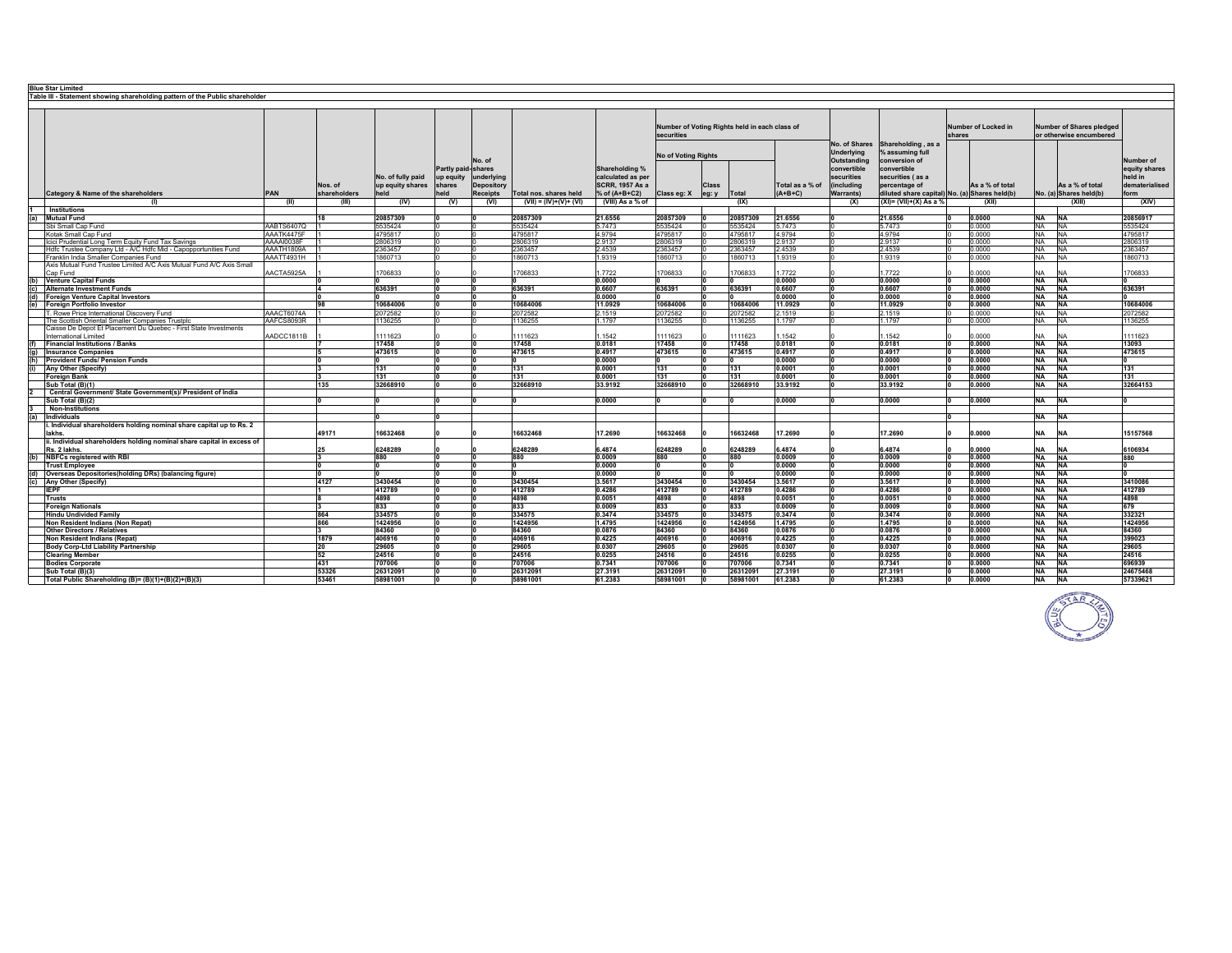| <b>Blue Star Limited</b>                                                                      |            |                         |                  |                  |                                             |           |                             |                                                             |                     |       |            |                          |                                |         |                                                                                   |            |                      |                                 |
|-----------------------------------------------------------------------------------------------|------------|-------------------------|------------------|------------------|---------------------------------------------|-----------|-----------------------------|-------------------------------------------------------------|---------------------|-------|------------|--------------------------|--------------------------------|---------|-----------------------------------------------------------------------------------|------------|----------------------|---------------------------------|
| Table IV - Statement showing shareholding pattern of the Non Promoter- Non Public shareholder |            |                         |                  |                  |                                             |           |                             |                                                             |                     |       |            |                          |                                |         |                                                                                   |            |                      |                                 |
|                                                                                               |            |                         |                  |                  |                                             |           |                             |                                                             |                     |       |            |                          |                                |         |                                                                                   |            |                      |                                 |
|                                                                                               |            |                         |                  |                  |                                             |           |                             | Number of Voting Rights held in each<br>class of securities |                     |       |            |                          | Number of                      |         | Number of<br><b>Shares pledged</b><br>or otherwise<br>Locked in shares encumbered |            |                      |                                 |
|                                                                                               |            |                         |                  |                  |                                             |           |                             |                                                             | No of Voting Rights |       |            |                          | Shareholding,                  |         |                                                                                   |            |                      |                                 |
|                                                                                               |            |                         |                  |                  |                                             |           |                             |                                                             |                     |       |            | No. of Shares            | as a % assuming                |         |                                                                                   |            |                      |                                 |
|                                                                                               |            |                         |                  |                  |                                             |           |                             |                                                             |                     |       |            | <b>Underlying</b>        | full conversion                |         |                                                                                   |            |                      |                                 |
|                                                                                               |            |                         |                  | Partly           | No. of                                      |           | Shareholding %              |                                                             |                     |       |            | Outstanding              | of convertible                 |         |                                                                                   |            |                      | Number of                       |
|                                                                                               |            |                         | No. of fully     | paid-up shares   |                                             | Total     | calculated as               |                                                             |                     |       | Total as a | convertible              | securities (as a               |         | As a $%$                                                                          |            | As a $%$<br>of total | equity shares                   |
|                                                                                               |            |                         | Nos. of paid up  | equity<br>shares | underlying nos.                             |           | per SCRR, 1957<br>As a % of | <b>Class</b>                                                | <b>Class</b>        |       | $%$ of     | securities<br>(including | percentage of<br>diluted share |         | of total<br><b>Shares</b>                                                         |            |                      | held in<br>Shares dematerialise |
| Category & Name of the shareholders                                                           | <b>PAN</b> | shareho equity<br>Iders | shares held held |                  | <b>Depository shares</b><br><b>Receipts</b> | held      | $(A+B+C2)$                  | eg: X                                                       | eg: y               | Total | $(A+B+C)$  | <b>Warrants</b> )        | capital)                       | No. (a) | $held(b)$ No. $(a)$                                                               |            | held(b) d form       |                                 |
|                                                                                               | (II)       | (III)                   | (IV)             | (V)              | (VI)                                        | $(VII) =$ | (VIII) As a % of            |                                                             |                     | (IX)  |            | (X)                      | $(XI) = (VII)+(X) As$          |         | (X  )                                                                             |            | (XIII)               | (XIV)                           |
| <b>Custodian/DR Holder</b>                                                                    |            |                         |                  |                  |                                             |           | 0.0000                      |                                                             | l0.                 |       | 0.0000     |                          | 0.0000                         |         | 0.0000                                                                            | <b>NA</b>  | <b>INA</b>           |                                 |
|                                                                                               |            |                         |                  |                  |                                             |           |                             |                                                             |                     |       |            |                          |                                |         |                                                                                   |            |                      |                                 |
| Employee Benefit Trust (under SEBI (Share                                                     |            |                         |                  |                  |                                             |           |                             |                                                             |                     |       |            |                          |                                |         |                                                                                   |            |                      |                                 |
| based Employee Benefit) Regulations, 2014)                                                    |            |                         |                  |                  |                                             |           | 0.0000                      |                                                             |                     |       | 0.0000     |                          | 0.0000                         |         | 0.0000                                                                            | <b>NA</b>  | <b>NA</b>            |                                 |
| <b>Total Non-Promoter- Non Public Shareholding</b>                                            |            |                         |                  |                  |                                             |           |                             |                                                             |                     |       |            |                          |                                |         |                                                                                   |            |                      |                                 |
| $(C) = (C)(1)+(C)(2)$                                                                         |            |                         |                  |                  |                                             |           | 0.0000                      |                                                             |                     |       | 0.0000     |                          | 0.0000                         |         | 0.0000                                                                            | <b>INA</b> | <b>NA</b>            |                                 |